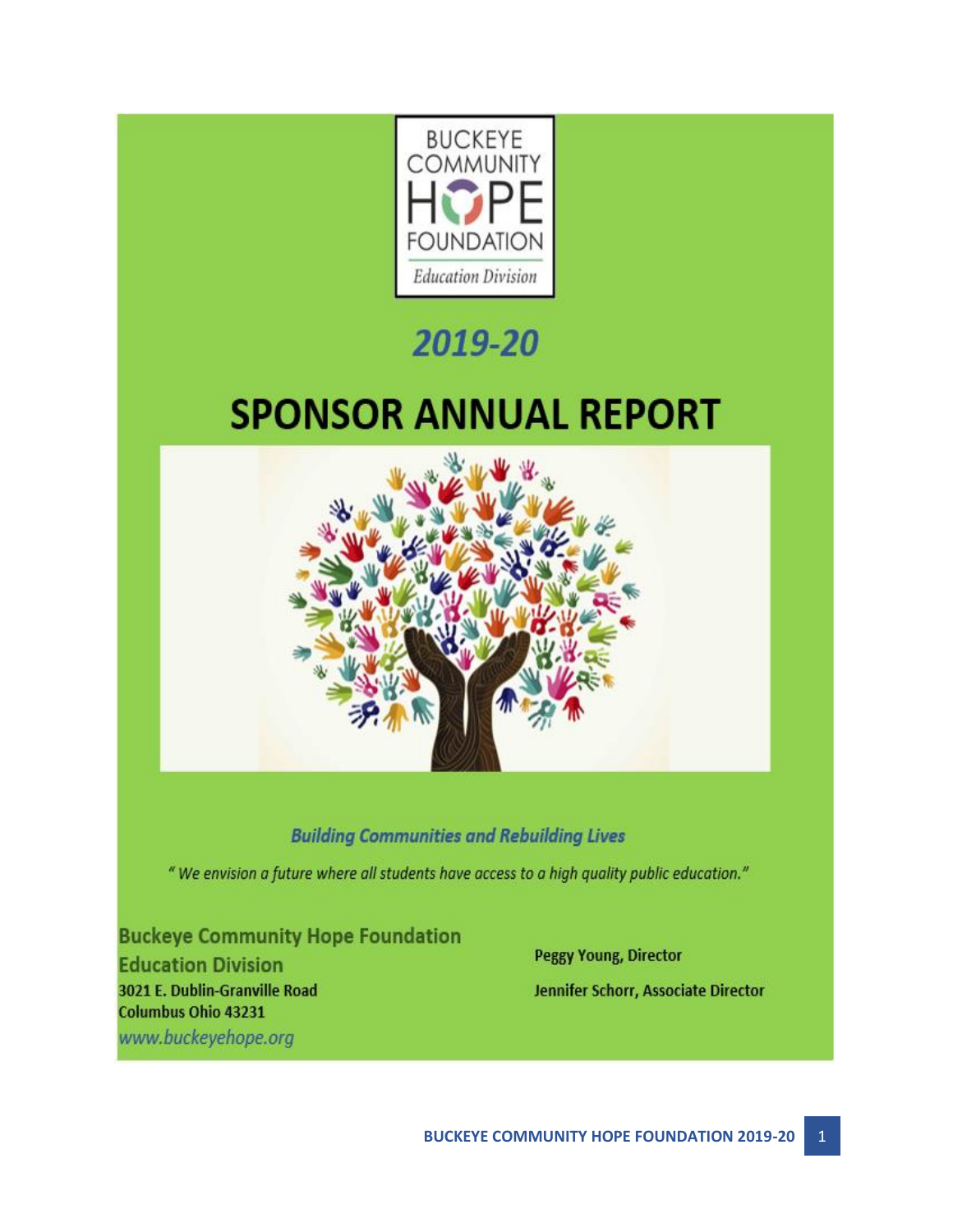*Buckeye Community Hope Foundation (BCHF) submits this annual report summarizing the performance of each of our sponsored schools in the areas of academic performance; fiscal performance; organization and operation; and legal compliance. Beyond this summary, the report is an important informational source for our stakeholders about the nature and progress of our sponsored schools. We are proud of our schools and all that they do to serve learners in the State of Ohio!*

## $\mathcal{W}'$ *Who are we?*

Buckeye Community Hope Foundation is a non-profit organization with a mission of *Building Communities and Rebuilding Lives*. In support of the mission of the overall Foundation, and as part of its commitment that all students should have access to quality educational opportunities, the mission of the Education Division is to establish strong public community schools by adhering to quality authorizing practices, ensuring responsible oversight, and setting high standards for school performance.

Buckeye Community Hope Foundation is a statewide community school sponsor. During the 2019-20 school year, BCHF sponsored and provided oversight and technical assistance to fortyseven (47) schools in eleven Ohio cities, serving over 14,465 students.

Our portfolio of sponsored schools included thirty-five (35) traditional brick-and-mortar community schools, one (1) school serving a majority of special needs students, and eleven (11) alternative drop-out prevention and recovery program schools, one of which is an online school.

Last year, we welcomed three new schools to our portfolio through transfer of sponsorship.

As a community school sponsor, we are responsible for ensuring that only schools with quality programs, schools that provide students with meaningful educational opportunities which prepare them for future success in life, stay open. We are also responsible for closing poor performing schools.

At the end of the 2019-20 school year, four of our sponsored schools ceased operations. Three schools were closed due to non-renewal of their sponsorship contract for low academic performance and one school was voluntarily closed by resolution of their Governing Board.

Academic performance data for our schools for 2019-20 was limited by a lack of Spring state and local testing related to the COVID-19 outbreak. However, available data indicates our schools are trending upward. The BCHF team continues to monitor school progress closely through multiple measures and offer high levels of support for school improvement and progress. We are committed to seeking a better future for the children that we serve.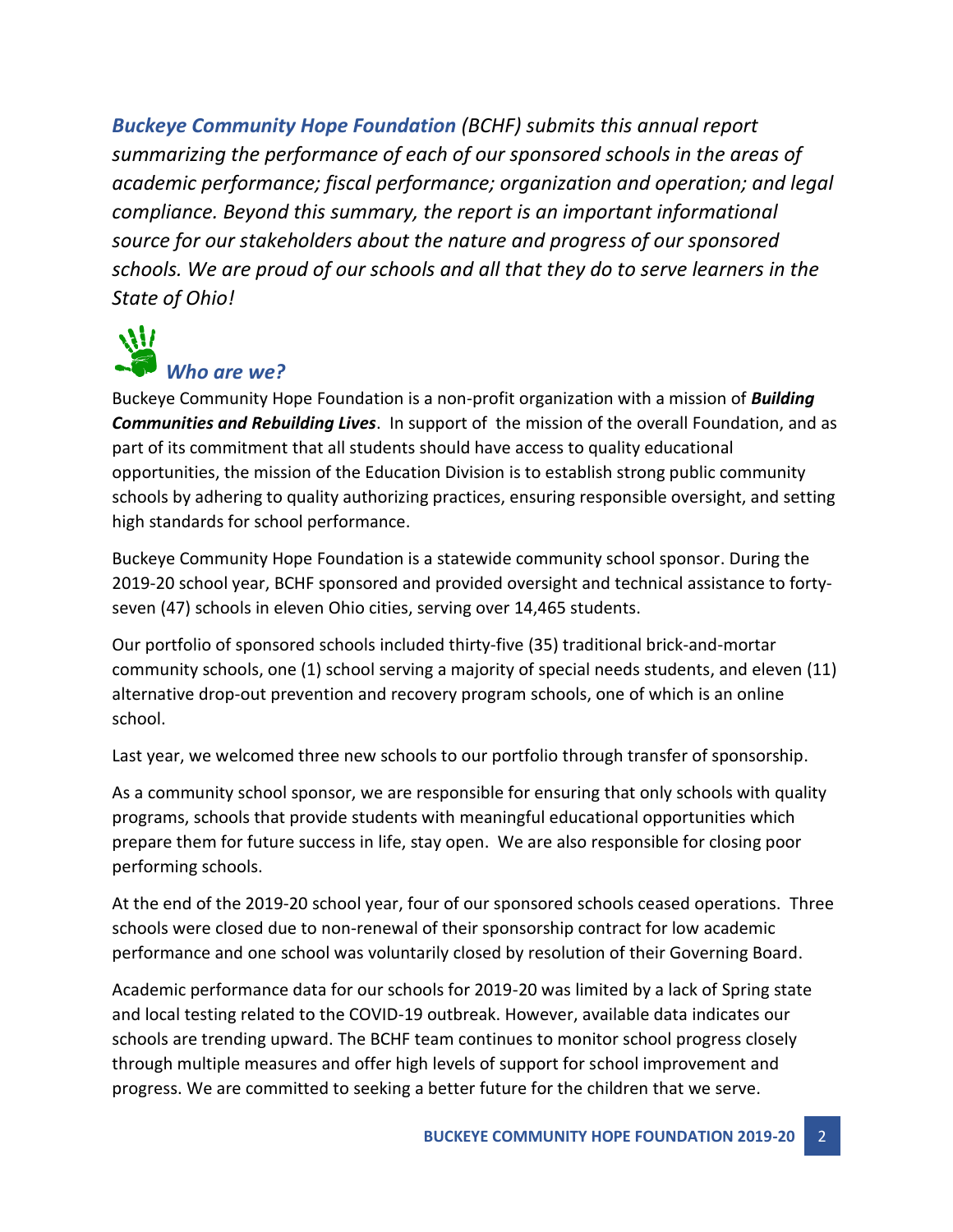We truly act on our vision statement, which reads, "*We envision a future where all students have access to a high quality public education."*

## $\mathcal{W}'$ *What do we do?*

As a sponsor we have the responsibility of overseeing each school's compliance with all applicable laws and rules, the charter contract, and providing technical assistance to our sponsored schools.

#### **Performance contracting:**

BCHF has a charter contract with each of its sponsored schools. The sponsorship contract includes all legal requirements, as well as each school's unique education plan, financial plan, and governance plan. Additionally, the sponsorship contract includes the Performance Accountability Framework that details areas of oversight on which schools will be assessed. The framework includes academic and non-academic goals specific to each school.

#### **Commitment and capacity:**

BCHF employs a team of eighteen (18) professionals, located throughout the state, with extensive experience in various disciplines. Our Education staff experience includes expertise in law, finance, education, special education, data analysis, compliance, and communications. Our accountability and school improvement representatives have subject expertise in all academic core content areas, school leadership, social-emotional learning/restorative justice, and classroom management. This Department also includes regular consultants for English learners and online course instruction/professional development.

#### **Ongoing oversight and evaluation:**

The oversight of our sponsored schools is a responsibility that BCHF takes seriously. Our team monitors and assesses each school's performance against the performance frameworks and the terms of the contract. Annually, each school is provided a cumulative report that summarizes the school's academic performance, fiscal performance, and organizational and operational performance. The annual performance report identifies areas of strengths as well as areas in need of improvement and the school's prospect for renewal.

We gather information through a variety of resources including: bi-monthly on-site visits to schools; attendance at governing authority board meetings; monthly financial reviews conducted by a licensed school treasurer; on-going data assessment of student achievement and growth; ongoing reviews of state and federal law compliance, academics, special education, operations and finance; and ongoing technical assistance provided by a team of experts with years of experience spanning various disciplines.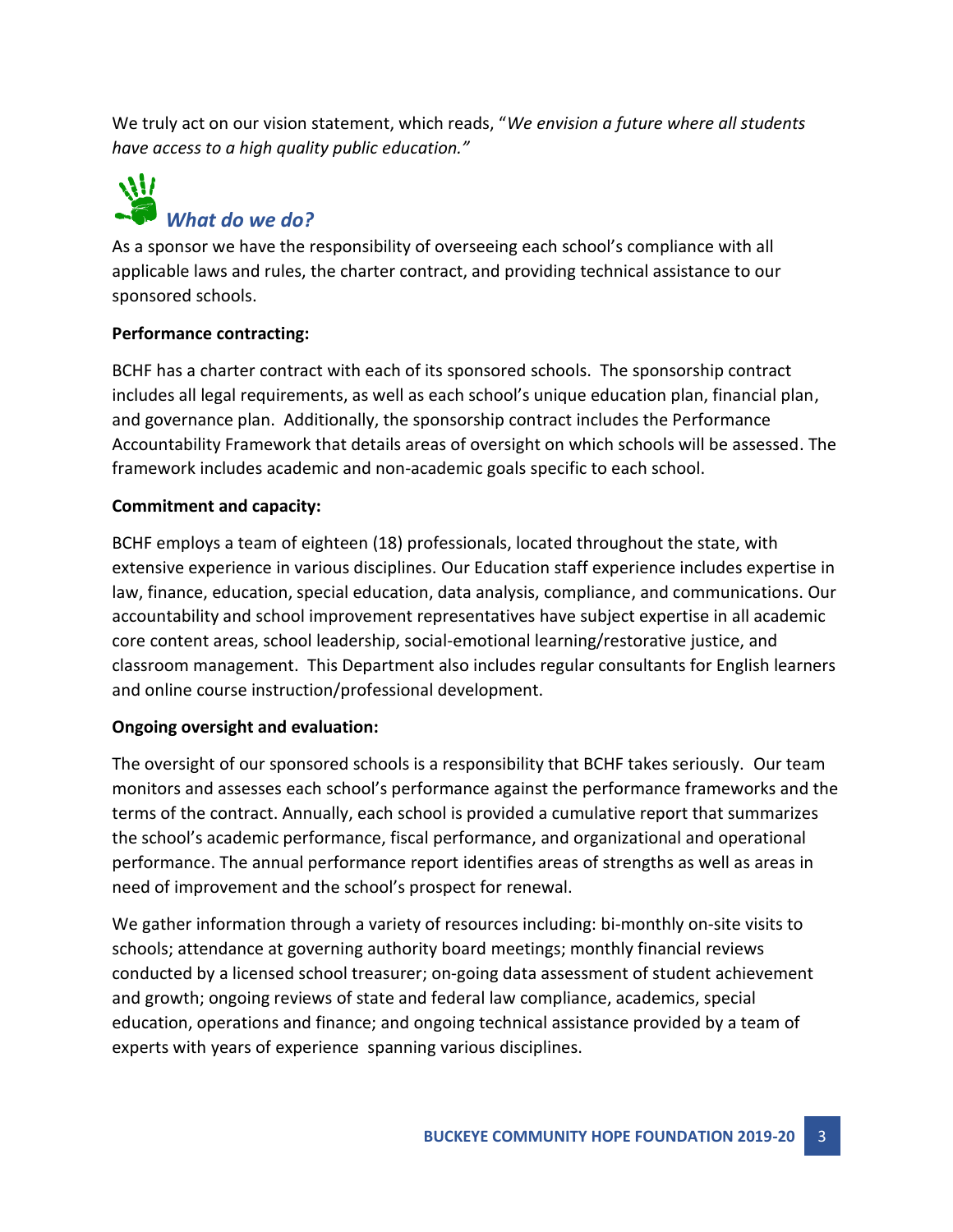Last year members of our team attended hundreds of governing board meetings and on-site visits to schools prior to the mandatory shutdown of school buildings. Team members continued technical assistance through virtual means through the end of 2019-20SY.

### W *What is our emphasis?*

Buckeye Community Hope Foundation emphasizes technical assistance in all aspects of schooling, with an emphasis on effective teaching and learning. Annually, we assess each school's needs and implement a work plan to support success for ALL students. This plan includes supports for needs that schools have in common, as well as individualized, targeted supports to meet each school's unique needs.

**Supports for all schools.** In 2019-20, supports for all schools were organized around the theme of "3R2: Reading, Writing, 'Rithmetic, Relationship, Responsibility, and Regulation." This theme emphasized a deeper study of social-emotional needs and best practices in teaching and learning. The Annual School Leader Summit in June 2019 initiated this theme. The theme was continued at BCHF's All Schools Meeting in September 2019, which featured writer and life coach, Dr. Joelle Hood. BCHF's Accountability and School Improvement Department emphasized offerings on this theme in the *2019-20 Professional Development Catalog.*

Many other supports were offered. BCHF continued to facilitate networks of educators, based on a professional learning community model. These networks included educators involved with Special Education, English Learners, Early Literacy, K-8 Mathematics, Data Analysis, and Drop Out Recovery. BCHF regularly analyzed data for student learning through Fall and Winter analyses of schools' norm-referenced testing and SMART goal data. Spring data was not available due to the COVID shutdown. Additional, customized professional development and technical assistance services were available to all schools upon request.

Due to the significant needs of our schools to develop remote learning options, BCHF planned and implemented its first virtual 2-day Leadership Summit on the topic of "Best Practices in Remote Learning" in June 2020.

**Targeted technical assistance.** Targeted technical assistance was provided based on school assignment to a tier of support. Schools designated as Tier 1 exceeded academic performance metrics of the Sponsor contract. Tier 2 schools met academic performance metrics. Tier 3 schools did not meet academic performance metrics of the contract and were assigned to academic corrective action. Tier 0 schools were designated as "new or incubating schools."

Schools received two high-stakes review visits annually. These visits were tailored to individual school needs, and to the school's unique data profile. Visits included interviews with various school stakeholders, classroom observations, and review of school data. A profile of school strengths and needs was developed at each review meeting, with a plan for follow-up. Individualized technical assistance from BCHF was provided based on the follow-up plan.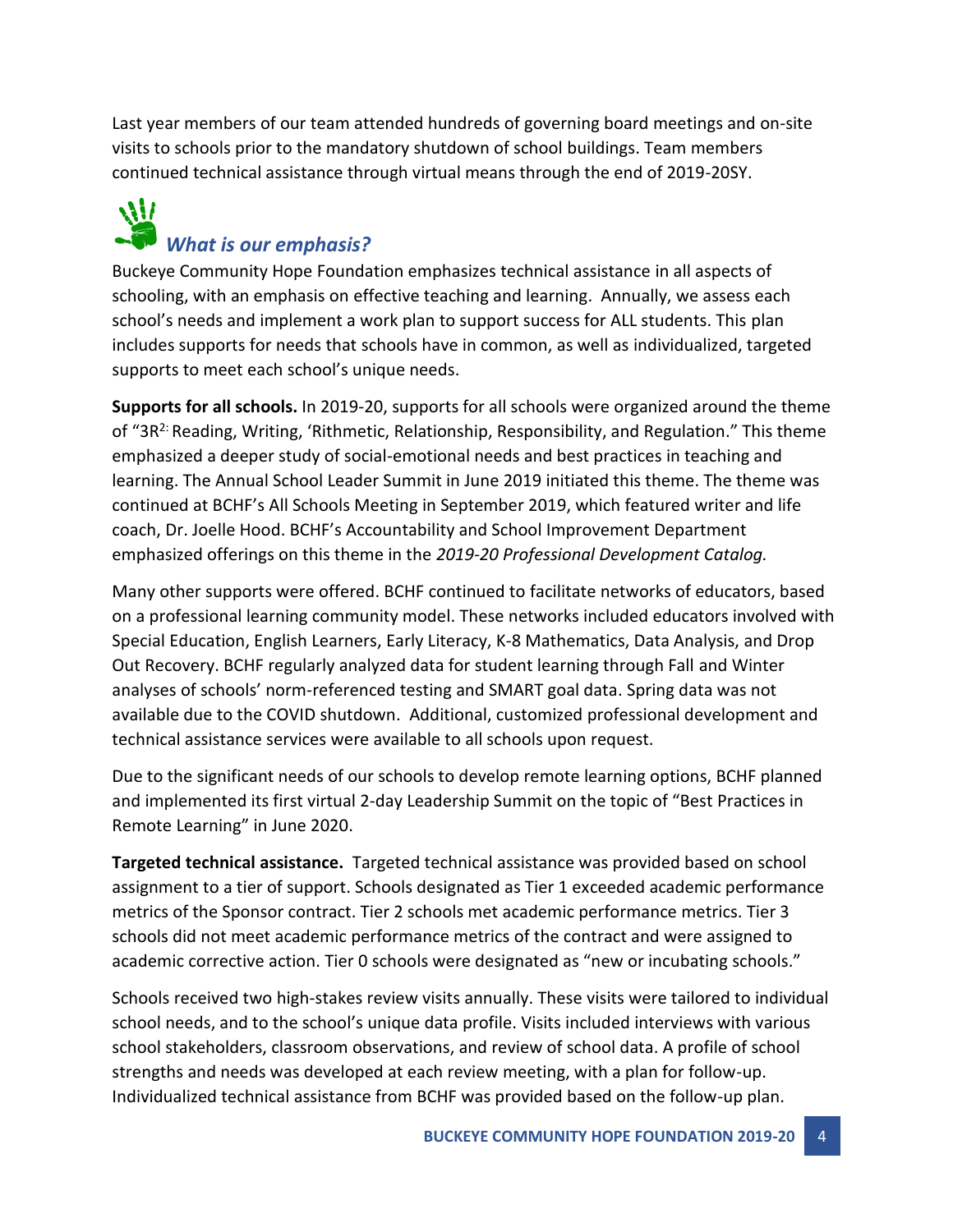Schools in the Tier 3 category were required to engage in root cause analysis, and to develop an academic corrective action plan approved by the Board and Sponsor. BCHF monitored progress in academic corrective action quarterly. Tier 3 schools also received a Comprehensive School Review involving a visit from a team of experienced educators. A formal report of this review was shared with school leaders and governing board members as input into improvement planning. Tier 0 schools also received a comprehensive review, with the focus being on start-up and sustainability.

Our strong record and sustained emphasis on high-quality teaching and learning aligns to BCHF's mission of establishing "strong public community schools by adhering to quality authorizing practices, ensuring responsible oversight, and setting high standards for school performance." We support our schools in a continuous improvement process with the overall aims of making all schools high quality and all students successful!

### $\mathcal{W}$ *How are we doing as a Sponsor?*

Each year the Ohio Department of Education conducts evaluations of sponsors in three equally weighted components (Academic Performance, Compliance and Quality Practices). We are pleased to share Buckeye Community Hope Foundation received the highest rating of Exemplary on its most recent Sponsor evaluation rating (2018-19).

## AW *How diverse is our portfolio of schools?*

In 2019-20, BCHF-sponsored schools served a significantly-more diverse population of students than schools overall in the state of Ohio (Figure 1 below). Black Non-Hispanic students constituted 62.5% of the students in our schools whereas over half of students (68.2%) statewide were White Non-Hispanic.

Schools in our portfolio served increased numbers of English learners (10.6% of our portfolio student population). This percentage significantly exceeded the state's overall percentage of English learners, which was 3.6% in 2019-20, and the percentage in corresponding challenged districts to our schools (9.9%). Figure 2 displays this diversity. Note that subgroups under .1% were not displayed.

Students with disabilities in BCHF schools constitute 16.1% of the portfolio population, as compared with the statewide average of 15.4%.

Figure 2 also emphasizes that *nearly all* (94.7%) of students who attend schools sponsored by BCHF qualify as economically-disadvantaged as indicated by eligibility for free- or reducedlunches.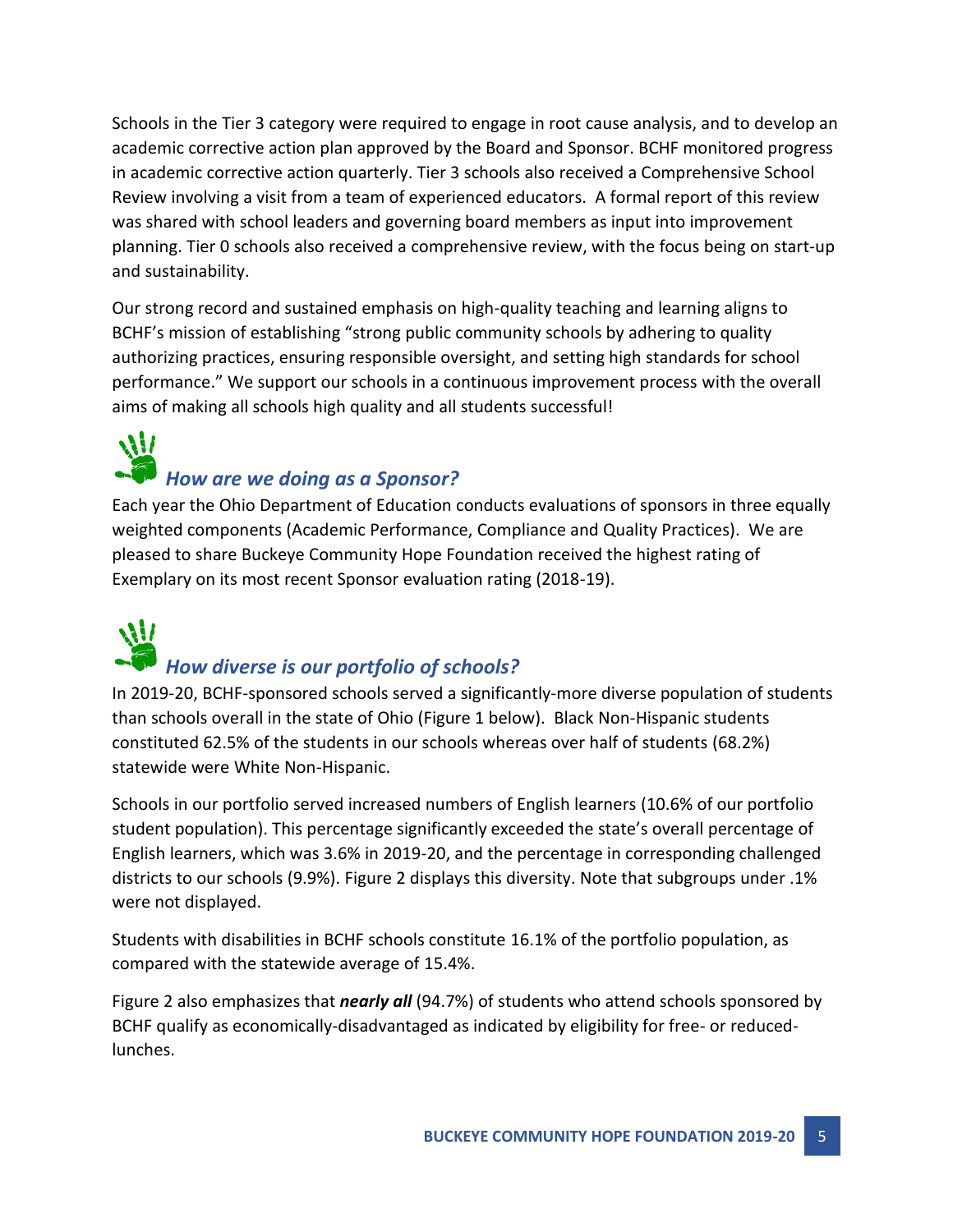

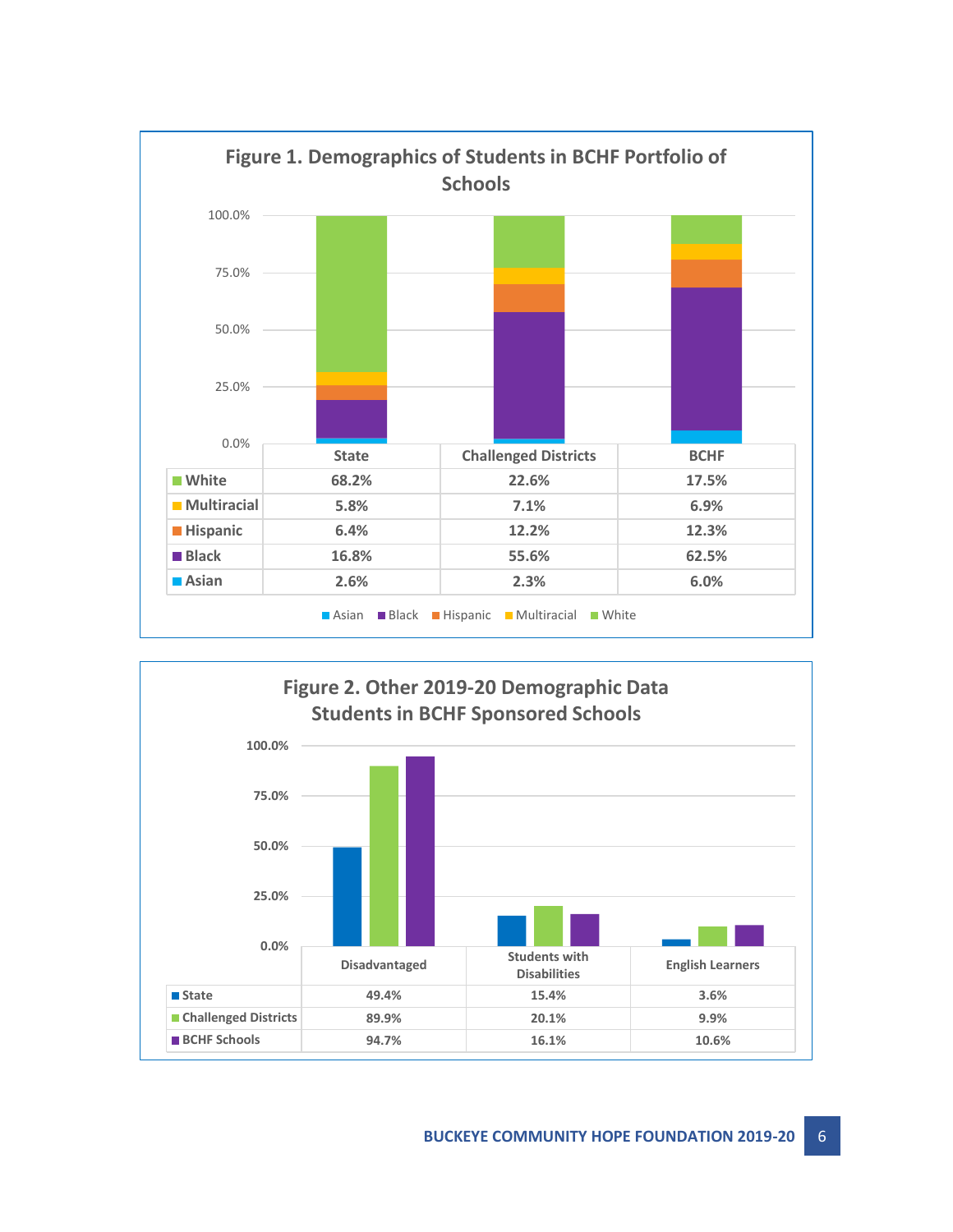### W *How are our schools performing? How are BCHF-sponsored schools performing?*

BCHF continuously tracks multiple student academic performance measures including all Ohio report card measures, norm-referenced (local) test achievement and progress measures, achievement and chronic absenteeism rate, and SMART goal achievement. We also benchmark school performance with performance of respective challenged districts and statewide results. The lack of Spring state and local testing significantly reduced the academic data available for 2019-20. However, data supports that sponsored schools overall were making academic progress up to the point of the mandatory closure of school buildings in Spring 2020.

Each sponsored school administers norm-referenced testing in reading and mathematics at least twice annually. Norm-referenced testing data were available for all schools in Fall 2019 and for all but two sponsored schools in Winter 2020. BCHF was able to analyze achievement levels of students by looking at the percentage of students at or above the 50th percentile (grade level norm). As indicated in Figure 3, achievement levels in reading increased from 30.2% to 33.3% of students at or above the 50<sup>th</sup> percentile. Achievement levels in mathematics increased from 26.4% to 30.6%. While these results indicate improvement overall in student performance, they also underscore the fact that students in our schools still lag significantly behind their peers nationwide in these key academic subject areas.



BCHF was also able to analyze student growth in reading and mathematics on Fall to Winter norm referenced testing. Overall results in Figure 4 showed an average increase of 1.3 normal curve equivalents (NCE) from Fall to Winter, from 39.5 to 40.8. Growth in reading went from 40.3 to 41.2 (.9 NCE) and growth in mathematics went from an average NCE of 38.6 to 40.3 (1.7 NCE).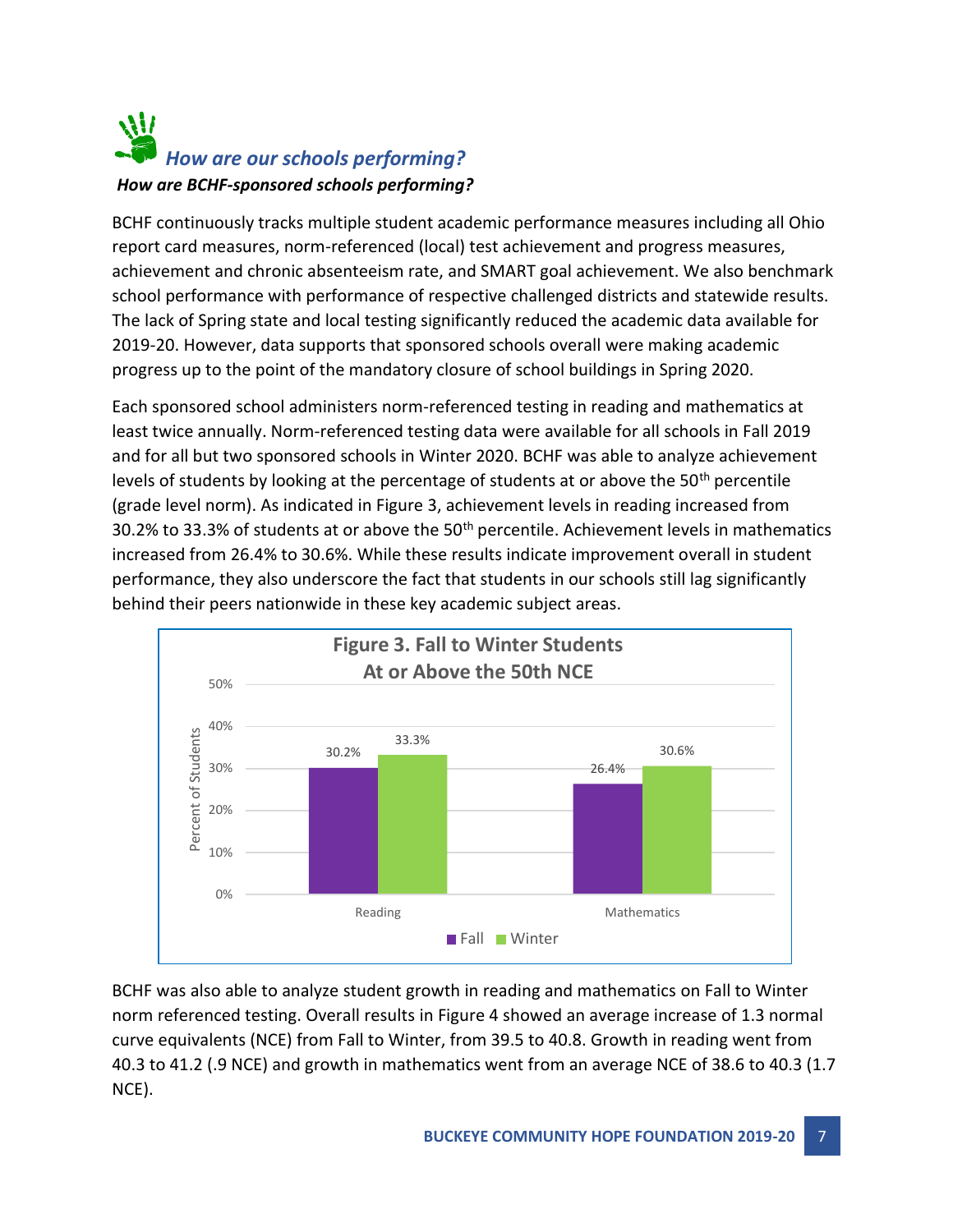

BCHF also challenges each sponsored school to set SMART goals that capture student outcomes related to each school's unique mission. For example, schools may emphasize STEM/STEAM, the Arts, career-technical alternatives, or citizenship. A priority SMART goal is evaluated each year through data and information submitted by the school and onsite reviews. Ninety-four percent (94%) of our schools in 2019-20 met or exceeded their priority SMART goals, as shown in Figure 5 below.



It is gratifying to know that, even with more limited data, we have evidence that students in our schools were making progress and showing growth in 2019-20. Moreover, our schools were strongly aligned to their mission and to specific targets they set for the school year.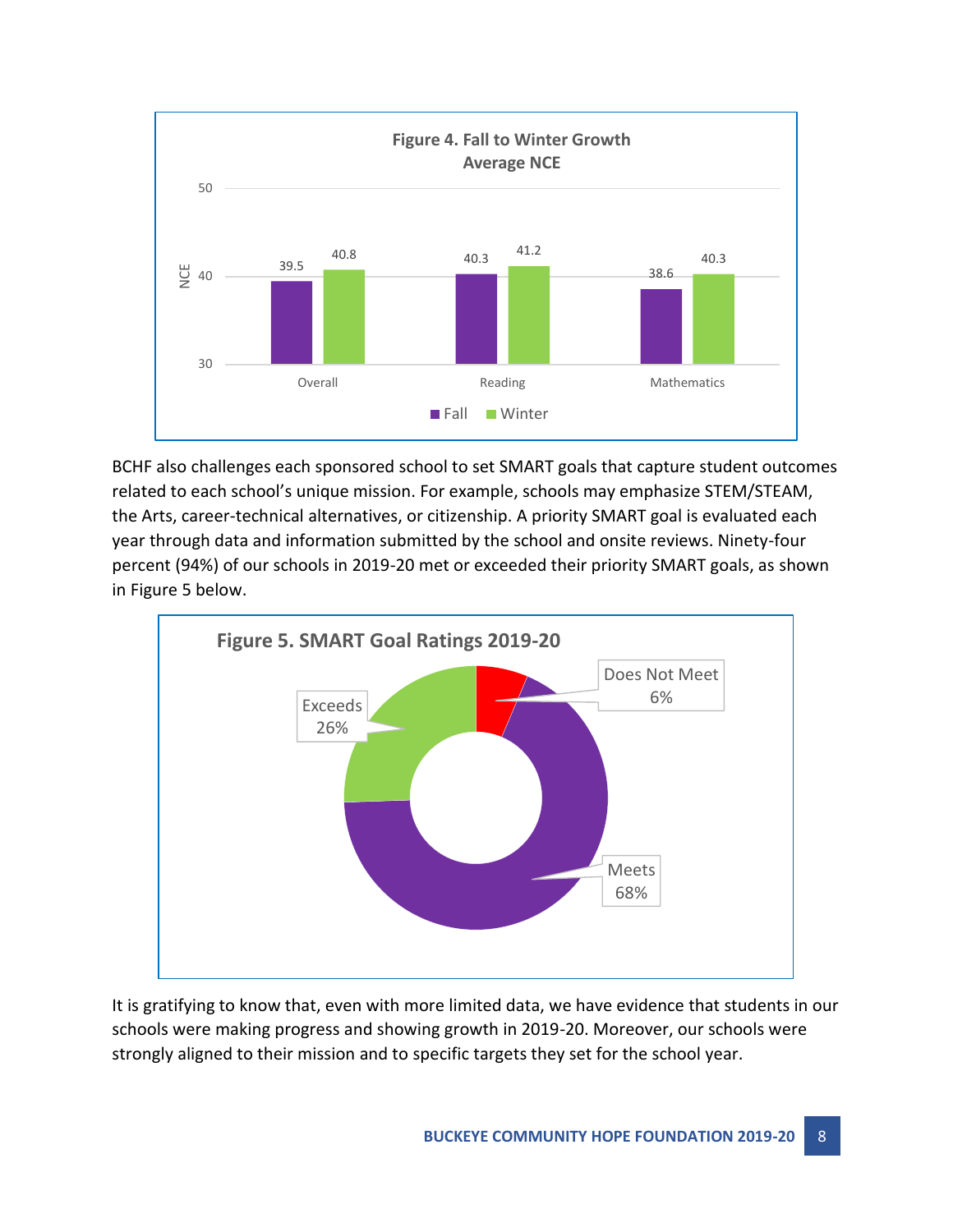### W *How is school performance assessed? BCHF Assessment of School Performance 2019-20*

The Ohio Department of Education requires all sponsors to annually evaluate, summarize and report on the performance and compliance of each of their sponsored schools in the areas of Academic Performance, Fiscal Performance, Organization and Operation and Legal Compliance. Schools receive a rating of either Meets, Exceeds or Did Not Meet expected performance in the areas of academic performance, fiscal performance and organization and operation. In the area of legal compliance schools receive a rating of Meets or Did Not Meet expected performance. Performance expectations for each sponsored school are defined in the charter contract.

#### *Academic Performance – How the school performed on the academic contract goals*

In evaluating academic performance, BCHF considers multiples measures, as indicated by the performance framework included in the charter contract. These measures include all Ohio report card data as well as mission-specific academic SMART goals, performance in comparison to the challenged district, performance to similar schools within the local market, normreferenced test results, and attendance/performance of disaggregated groups. Ohio's ordered school-building closure and subsequent emergency legislation had substantial impact on the state's accountability system and School Report Cards for the 2019-2020 school year. For this reason, BCHF was unable to complete a full evaluation to the academic performance framework. Therefore, BCHF maintained schools' academic performance ratings at the 2018-19 level except in cases where at least two more current (2019-20) data indicators would indicate improved performance. Five schools received an improved rating for 2019-20 based on new data. Available 2019-20 data indicators considered were: SMART goal attainment, high school graduation rates, chronic absenteeism improvement, norm referenced achievement levels, and growth in norm referenced results. Data for schools transferring into the portfolio was analyzed per the performance framework for 2018-19 data and the same 2019-20 available data was considered.

#### *Fiscal Performance – How the school performed on its financial contract goals.*

In evaluating a school's Fiscal Performance, BCHF considers information from board approved financial reports, school's monthly financial reviews, and information from independent sources such as the Auditor of State as well as information available through Ohio Department of Education (ODE). BCHF evaluates the schools on measures including: Current Ratio, Days, Cash on Hand, Operating Efficiency, Debt Management, Submission Timeliness and Accuracy, and Enrollment Management. A school rated "Exceeds" expected performance met or exceeded more than 70% of possible points from the fiscal performance framework. A school rated "Meets" expected fiscal performance scored 50-70% of possible points from the fiscal performance framework. A school rated "Did Not Meet" expected performance scored less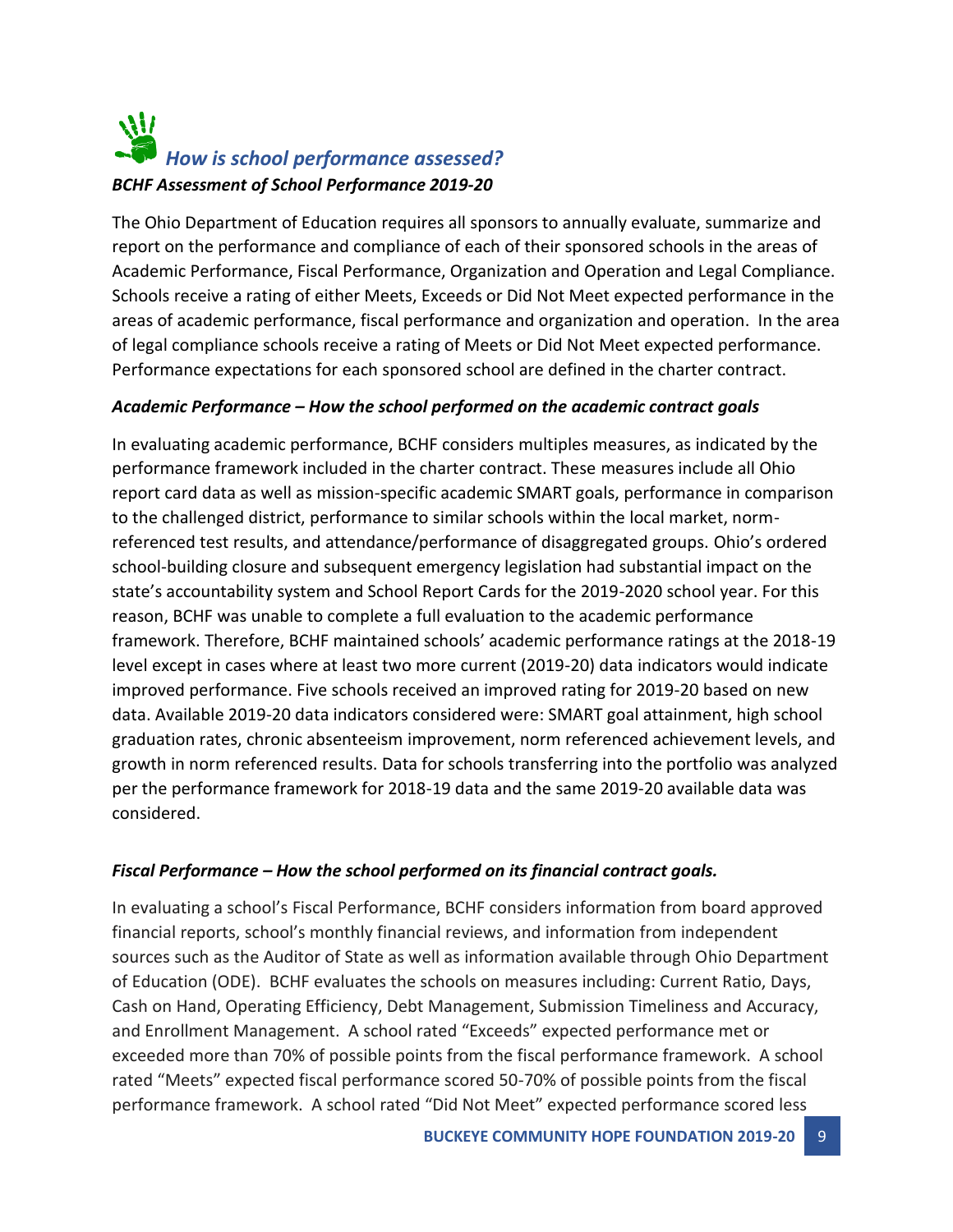than 50 percent of possible points from the fiscal performance framework. *Schools placed on fiscal improvement plans were automatically rated as "Did Not Meet."*

#### *Organization and Operation – How the school performed on its governance duties and compliance with the community school contract.*

In assessing a school's organization and operational performance, BCHF considers the governing authority's performance in conducting the required number of meetings and maintaining sufficient board minutes, complying with open meeting requirements, maintaining the required number of approved board members, fulfilling training requirements, monthly financial reviews and compliance with the governing authority's Code of Regulations. A school rated "Exceeds" expected performance scored more than 90% of possible points from the performance framework. A school rated "Meets" expected performance scored 50-90% of possible points from the performance framework. A rating of "Did Not Meet" expected performance is assigned to schools that scored less than 50% of the possible points from the performance framework.

#### *Legal Compliance – How the school performed on its legal requirements identified in statute and the community school contract.*

BCHF evaluates a school's performance on Legal Compliance based on the school's compliance with legal requirements identified in statute and the community school contract and includes compliance items from the sponsor evaluation. A school rated "Meets" expected performance scored 80% or more of the possible points from the legal performance framework. A school rated "Did Not Meet" expected performance scored less than 80% of the possible points from the legal performance framework. **Schools that did not meet the legal indicator struggled primarily with Board training and this may have been partially due to accessibility of training during the statewide shutdown.** BCHF will make improvement in this area a priority in the coming year.

The results of BCHF's Performance Assessment can be found in Table 1 that follows.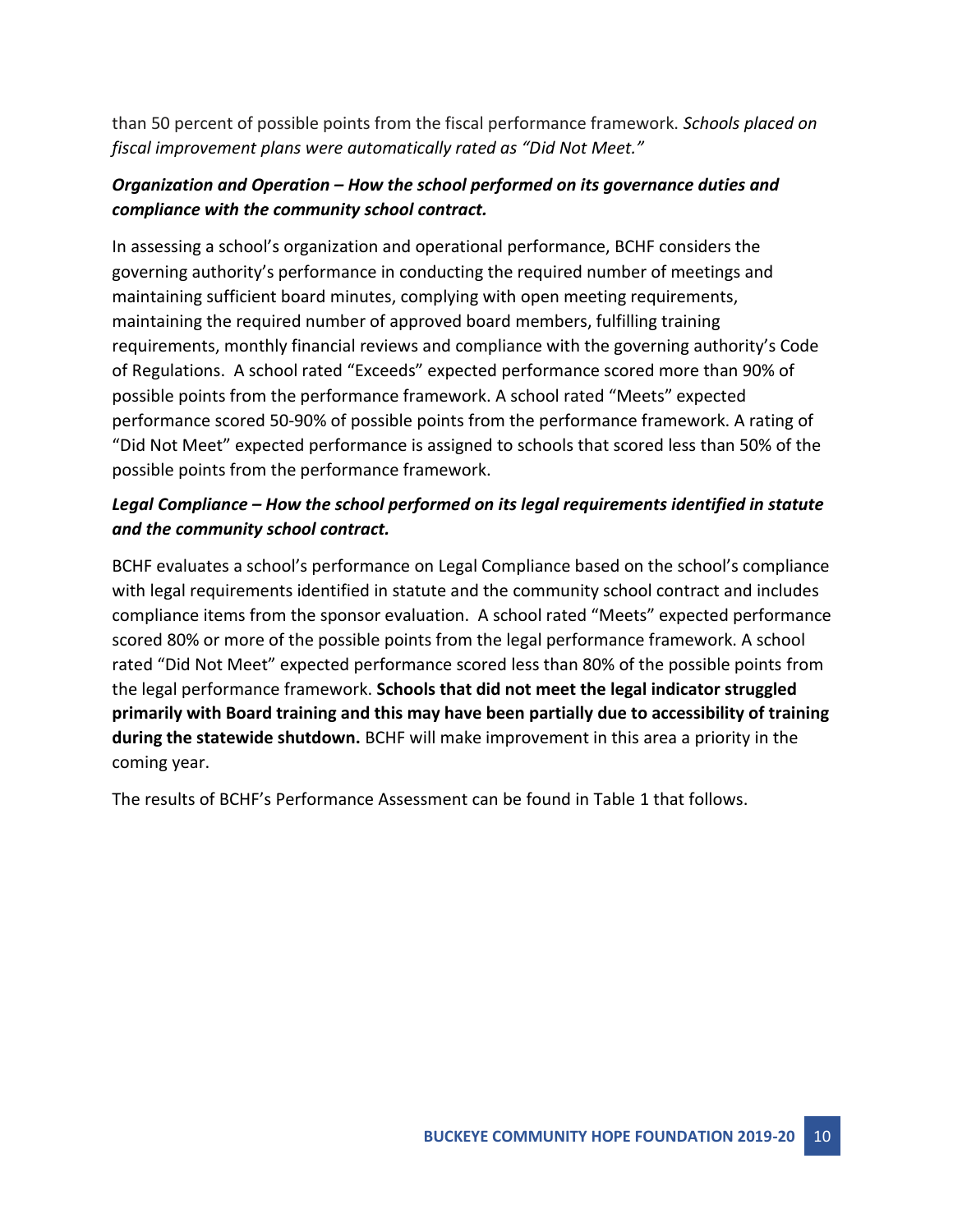| <b>Table 1. Buckeye Community Hope Foundation</b><br><b>Summary of School Performance 2019-20SY</b> |                                       |                                     |                                               |                                   |  |  |  |
|-----------------------------------------------------------------------------------------------------|---------------------------------------|-------------------------------------|-----------------------------------------------|-----------------------------------|--|--|--|
| <b>School Name</b>                                                                                  | <b>Academic</b><br><b>Performance</b> | <b>Fiscal</b><br><b>Performance</b> | <b>Organization &amp;</b><br><b>Operation</b> | <b>Legal</b><br><b>Compliance</b> |  |  |  |
| Academy for Urban Scholars -                                                                        |                                       |                                     |                                               |                                   |  |  |  |
| Youngstown                                                                                          | <b>Exceeds</b>                        | <b>Exceeds</b>                      | <b>Exceeds</b>                                | <b>Meets</b>                      |  |  |  |
| Achieve Career Preparatory Academy                                                                  | Exceeds <sup>1</sup>                  | Meets                               | <b>Exceeds</b>                                | Did Not Meet                      |  |  |  |
| <b>Auglaize County Educational Academy</b>                                                          | Exceeds                               | <b>Exceeds</b>                      | <b>Meets</b>                                  | Did Not Meet                      |  |  |  |
| Bennett Venture Academy                                                                             | <b>Exceeds</b>                        | <b>Exceeds</b>                      | <b>Exceeds</b>                                | Did Not Meet                      |  |  |  |
| Chapelside Cleveland Academy*                                                                       | Did Not Meet                          | Exceeds                             | Exceeds                                       | <b>Meets</b>                      |  |  |  |
| Constellation Schools: Eastside Arts<br>Academy                                                     | <b>Exceeds</b>                        | <b>Exceeds</b>                      | <b>Exceeds</b>                                | <b>Meets</b>                      |  |  |  |
| Constellation Schools: Lorain                                                                       |                                       |                                     |                                               |                                   |  |  |  |
| Community Middle                                                                                    | <b>Exceeds</b>                        | <b>Exceeds</b>                      | <b>Exceeds</b>                                | <b>Meets</b>                      |  |  |  |
| Constellation Schools: Old Brooklyn                                                                 |                                       |                                     |                                               |                                   |  |  |  |
| Community Middle                                                                                    | <b>Exceeds</b>                        | Exceeds                             | Exceeds                                       | <b>Meets</b>                      |  |  |  |
| <b>Constellation Schools: Puritas</b>                                                               |                                       |                                     |                                               |                                   |  |  |  |
| Community Middle                                                                                    | Meets                                 | <b>Exceeds</b>                      | <b>Exceeds</b>                                | Meets                             |  |  |  |
| Constellation Schools: Stockyard                                                                    |                                       | <b>Exceeds</b>                      | <b>Exceeds</b>                                |                                   |  |  |  |
| Community Middle                                                                                    | Meets                                 |                                     |                                               | <b>Meets</b>                      |  |  |  |
| Constellation Schools: Westpark<br>Community Middle                                                 | Meets                                 | <b>Exceeds</b>                      | <b>Exceeds</b>                                | <b>Meets</b>                      |  |  |  |
| <b>Constellation Schools: Westside</b>                                                              |                                       |                                     |                                               |                                   |  |  |  |
| Community School of the Arts                                                                        | <b>Meets</b>                          | <b>Exceeds</b>                      | <b>Exceeds</b>                                | <b>Meets</b>                      |  |  |  |
| Dohn Community High School <sup>+</sup>                                                             | <b>Meets</b>                          | <b>Exceeds</b>                      | Did Not Meet                                  | Meets                             |  |  |  |
| Eagle Elementary                                                                                    | Meets                                 | Did Not Meet                        | Exceeds                                       | Did Not Meet                      |  |  |  |
| Flex High School                                                                                    | Meets                                 | <b>Exceeds</b>                      | <b>Exceeds</b>                                | Meets                             |  |  |  |
| <b>Focus Learning</b>                                                                               |                                       |                                     |                                               |                                   |  |  |  |
| <b>Academy of Southeastern Columbus</b>                                                             | <b>Meets</b>                          | Exceeds                             | <b>Exceeds</b>                                | Meets                             |  |  |  |
| Focus Learning Academy of Southwest                                                                 |                                       |                                     |                                               |                                   |  |  |  |
| Columbus                                                                                            | Meets                                 | Exceeds                             | Exceeds                                       | Meets                             |  |  |  |
| Focus North High School                                                                             | Exceeds                               | Exceeds                             | Exceeds                                       | Meets                             |  |  |  |
| Great Western Academy                                                                               | Meets                                 | <b>Exceeds</b>                      | <b>Exceeds</b>                                | Did Not Meet                      |  |  |  |
| Hamilton County Mathematics &                                                                       |                                       |                                     |                                               |                                   |  |  |  |
| Science Academy                                                                                     | Exceeds                               | Exceeds                             | <b>Exceeds</b>                                | Did Not Meet                      |  |  |  |

*\* Denotes that the school closed at the end of the 2019-20 school year*

<sup>+</sup>Denotes the school was new to the BCHF portfolio in 2019-20.

1*Rating changed from 2018-19 due to two or more significantly improved data indicators.*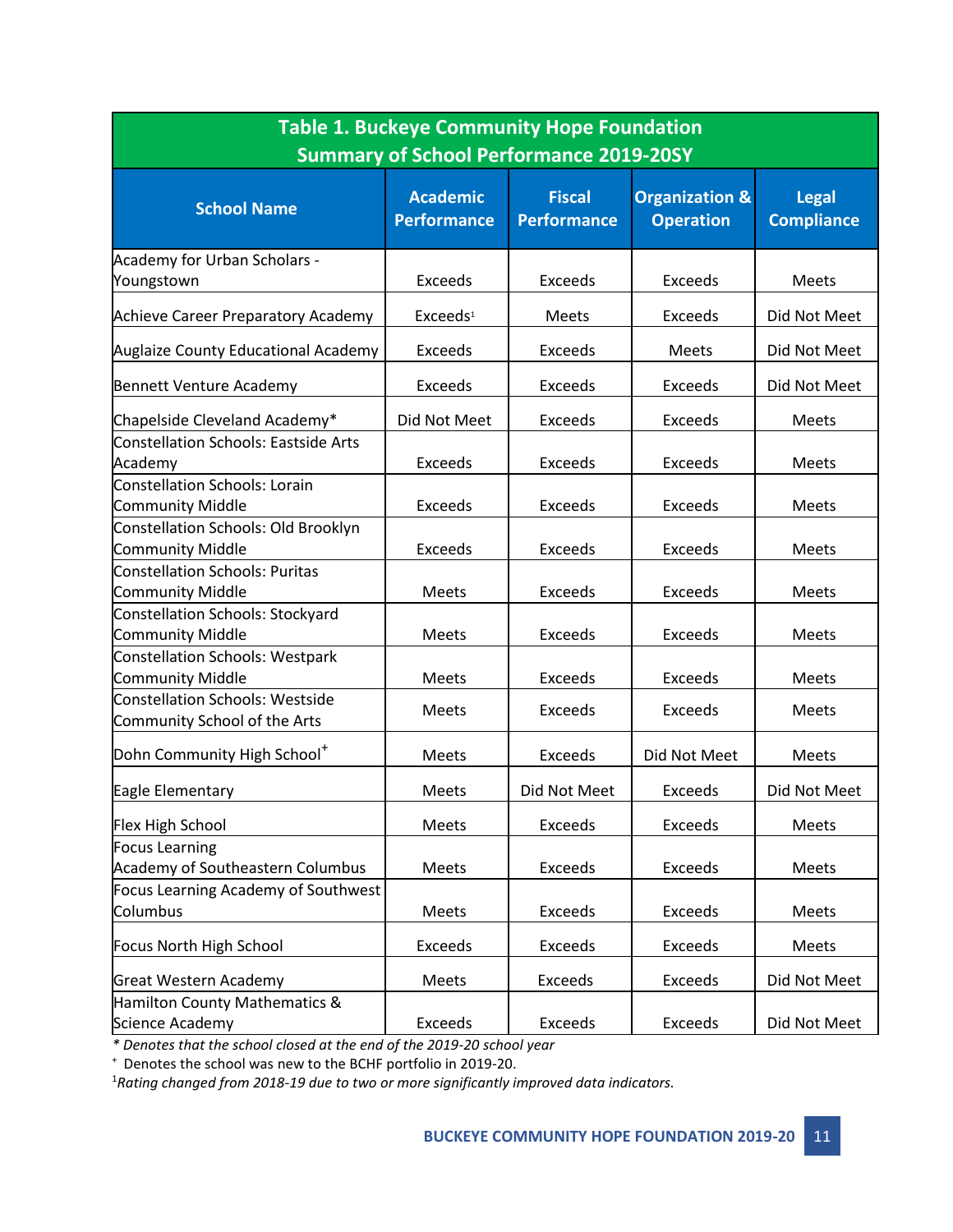| <b>Table 1 continued. Buckeye Community Hope Foundation</b><br><b>Summary of School Performance 2019-20SY</b> |                                       |                                     |                                               |                                   |  |  |
|---------------------------------------------------------------------------------------------------------------|---------------------------------------|-------------------------------------|-----------------------------------------------|-----------------------------------|--|--|
| <b>School Name</b>                                                                                            | <b>Academic</b><br><b>Performance</b> | <b>Fiscal</b><br><b>Performance</b> | <b>Organization &amp;</b><br><b>Operation</b> | <b>Legal</b><br><b>Compliance</b> |  |  |
| Horizon Science Academy Columbus<br>Middle School                                                             | <b>Exceeds</b>                        | <b>Exceeds</b>                      | <b>Exceeds</b>                                | Meets                             |  |  |
| Horizon Science Academy Dayton<br>Downtown                                                                    | Exceeds                               | <b>Exceeds</b>                      | <b>Exceeds</b>                                | Meets                             |  |  |
| Horizon Science Academy Dayton High<br>School                                                                 | Did Not Meet                          | Exceeds                             | <b>Exceeds</b>                                | Meets                             |  |  |
| Horizon Science Academy Elementary<br>School                                                                  | <b>Exceeds</b>                        | <b>Exceeds</b>                      | <b>Exceeds</b>                                | Meets                             |  |  |
| Horizon Science Academy Lorain                                                                                | <b>Exceeds</b>                        | <b>Exceeds</b>                      | <b>Exceeds</b>                                | Meets                             |  |  |
| Horizon Science Academy Primary                                                                               | <b>Exceeds</b>                        | Exceeds                             | <b>Exceeds</b>                                | Meets                             |  |  |
| Horizon Science Academy Youngstown                                                                            | Exceeds                               | <b>Exceeds</b>                      | <b>Exceeds</b>                                | Meets                             |  |  |
| Imagine Akron Academy                                                                                         | Exceeds <sup>1</sup>                  | <b>Exceeds</b>                      | <b>Exceeds</b>                                | Meets                             |  |  |
| Imagine Hill Academy                                                                                          | <b>Exceeds</b>                        | Exceeds                             | <b>Exceeds</b>                                | <b>Meets</b>                      |  |  |
| Inspire Charter School Elementary*                                                                            | <b>Meets</b>                          | Did Not Meet                        | Exceeds                                       | Did Not Meet                      |  |  |
| International Academy of Columbus                                                                             | Exceeds                               | <b>Exceeds</b>                      | <b>Exceeds</b>                                | Meets                             |  |  |
| L. Hollingworth School for the Talented<br>and Gifted                                                         | Exceeds <sup>1</sup>                  | Exceeds                             | <b>Exceeds</b>                                | Meets                             |  |  |
| Lincoln Park Academy                                                                                          | Did Not Meet                          | <b>Exceeds</b>                      | <b>Exceeds</b>                                | Meets                             |  |  |
| Main Preparatory Academy                                                                                      | Did Not Meet                          | Did Not Meet                        | <b>Exceeds</b>                                | Meets                             |  |  |
| Noble Academy Cleveland                                                                                       | Exceeds <sup>1</sup>                  | <b>Exceeds</b>                      | <b>Exceeds</b>                                | Meets                             |  |  |
| Noble Academy Columbus                                                                                        | Meets                                 | <b>Exceeds</b>                      | <b>Exceeds</b>                                | Meets                             |  |  |
| Promise Academy <sup>+</sup>                                                                                  | <b>Meets</b>                          | <b>Meets</b>                        | Exceeds                                       | Meets                             |  |  |
| <b>SMART Academy</b>                                                                                          | Did Not Meet                          | Meets                               | Exceeds                                       | Meets                             |  |  |
| Stambaugh Charter Academy                                                                                     | <b>Exceeds</b>                        | <b>Exceeds</b>                      | Exceeds                                       | Meets                             |  |  |
| The Academy for Urban Scholars                                                                                | Exceeds <sup>1</sup>                  | <b>Exceeds</b>                      | Exceeds                                       | Meets                             |  |  |
| The Richland School of Academic Arts <sup>+</sup>                                                             | Exceeds <sup>1</sup>                  | Exceeds                             | <b>Exceeds</b>                                | Meets                             |  |  |
| University Academy*                                                                                           | Did Not Meet                          | <b>Exceeds</b>                      | <b>Exceeds</b>                                | Meets                             |  |  |
| Village Preparatory School: Woodland<br>Hills Campus                                                          | Meets                                 | Exceeds                             | Exceeds                                       | Meets                             |  |  |

*\* Denotes that the school closed at the end of the 2019-20 school year*

<sup>+</sup>Denotes the school was new to the BCHF portfolio in 2019-20.

1*Rating changed from 2018-19 due to two or more significantly improved data indicators.*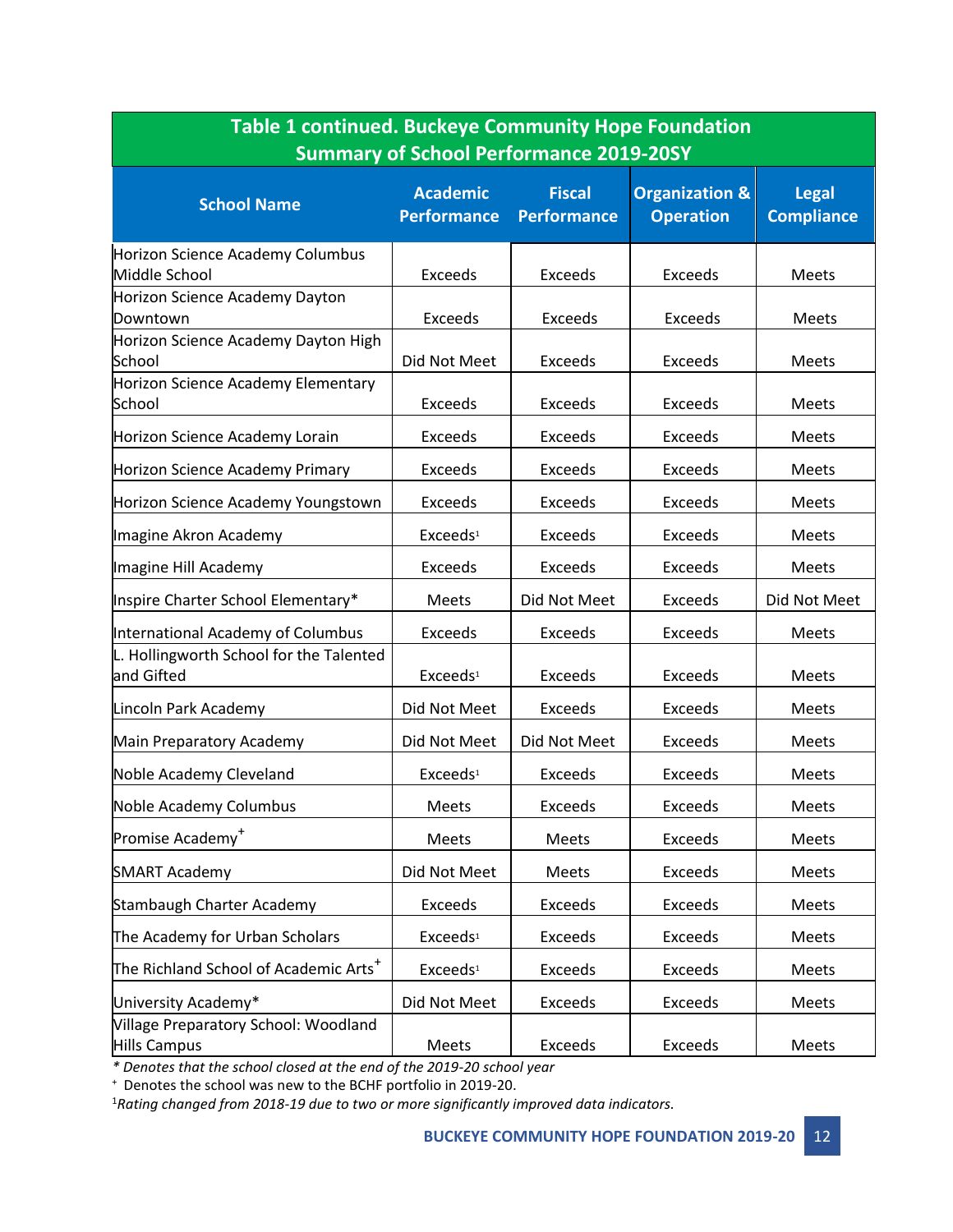| <b>Table 1 continued. Buckeye Community Hope Foundation</b><br><b>Summary of School Performance 2019-20SY</b> |                                       |                                     |                                    |                                   |  |  |
|---------------------------------------------------------------------------------------------------------------|---------------------------------------|-------------------------------------|------------------------------------|-----------------------------------|--|--|
| <b>School Name</b>                                                                                            | <b>Academic</b><br><b>Performance</b> | <b>Fiscal</b><br><b>Performance</b> | Organization &<br><b>Operation</b> | <b>Legal</b><br><b>Compliance</b> |  |  |
| <b>Westside Academy</b>                                                                                       | Exceeds                               | Exceeds                             | Exceeds                            | <b>Meets</b>                      |  |  |
| <b>Westwood Preparatory Academy</b>                                                                           | <b>Meets</b>                          | <b>Exceeds</b>                      | Exceeds                            | <b>Meets</b>                      |  |  |
| Winton Preparatory Academy*                                                                                   | Did Not Meet                          | <b>Meets</b>                        | <b>Meets</b>                       | <b>Meets</b>                      |  |  |
| <b>YB Columbus Community School</b>                                                                           | Did Not Meet                          | <b>Meets</b>                        | Exceeds                            | <b>Meets</b>                      |  |  |

*\* Denotes that the school closed at the end of the 2019-20 school year*

<sup>+</sup>Denotes the school was new to the BCHF portfolio in 2019-20.

1*Rating changed from 2018-19 due to two or more significantly improved data indicators.*